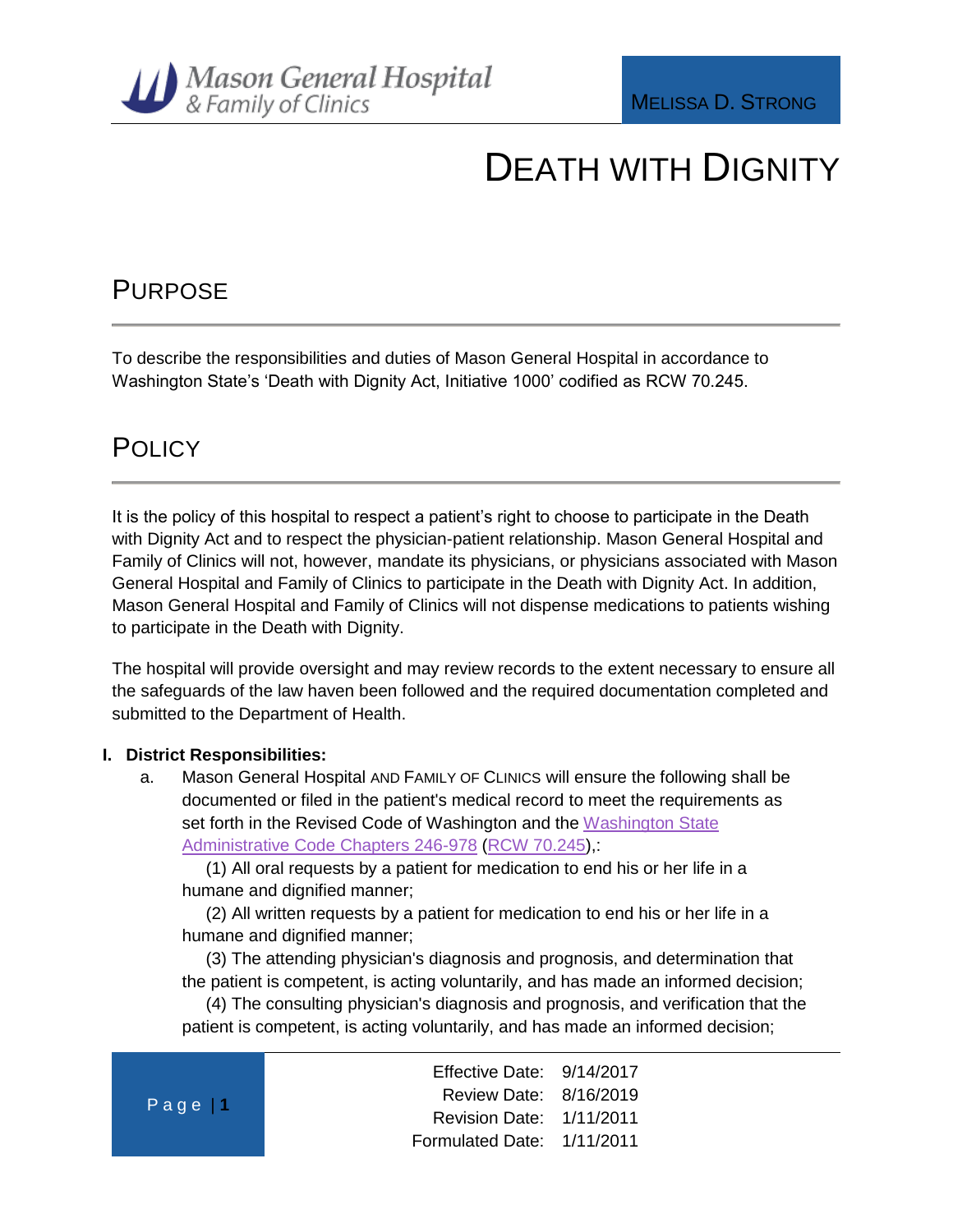

(5) A report of the outcome and determinations made during counseling, if performed;

(6) The attending physician's offer to the patient to rescind his or her request at the time of the patient's second oral request under RCW [70.245.090;](http://apps.leg.wa.gov/RCW/default.aspx?cite=70.245.090) and

(7) A note by the attending physician indicating that all requirements under this chapter have been met and indicating the steps taken to carry out the request, including a notation of the medication prescribed.

b. The following forms must be completed, signed, dated and a copy will be maintained in the patients chart: Mail to: State Registrar, Center for Health Statistics, P.O. Box 47814, Olympia, Wa

| <b>DOH</b><br><b>Publication</b><br><b>Number</b> | <b>Form Name</b>                                                                       |
|---------------------------------------------------|----------------------------------------------------------------------------------------|
| 422-063                                           | Written Request for Medication to End My Life in a<br>Humane and Dignified Manner form |
| 422-064                                           | Attending Physician's Compliance form                                                  |
| 422-065                                           | Consulting Physician's Compliance form                                                 |
| 422-066                                           | Psychiatric/Psychological Consultant's Compliance form                                 |
| 422-067                                           | <b>Pharmacy Dispensing Record form</b>                                                 |
| 422-068                                           | Attending Physician's After Death Reporting form                                       |

#### **II. Primary Care Physician- Stage 1:**

- a. It is the responsibility of the attending (primary) physician "to ensure that all appropriate steps are carried out in accordance with the law before writing a prescription for medication to enable a qualified patient to end his or her life in a humane and dignified manner."
- b. Document patient first oral request in medical record/DOH form ("ATTENDING PHYSICIAN'S COMPLIANCE FORM**"** DOH 422-064), including date, time, and persons present.

*Continue to use ATTENDING PHYSICIAN'S COMPLIANCE FORM to track completion of required steps.*

| Page $ 2 $ | Effective Date: 9/14/2017  |  |
|------------|----------------------------|--|
|            | Review Date: 8/16/2019     |  |
|            | Revision Date: 1/11/2011   |  |
|            | Formulated Date: 1/11/2011 |  |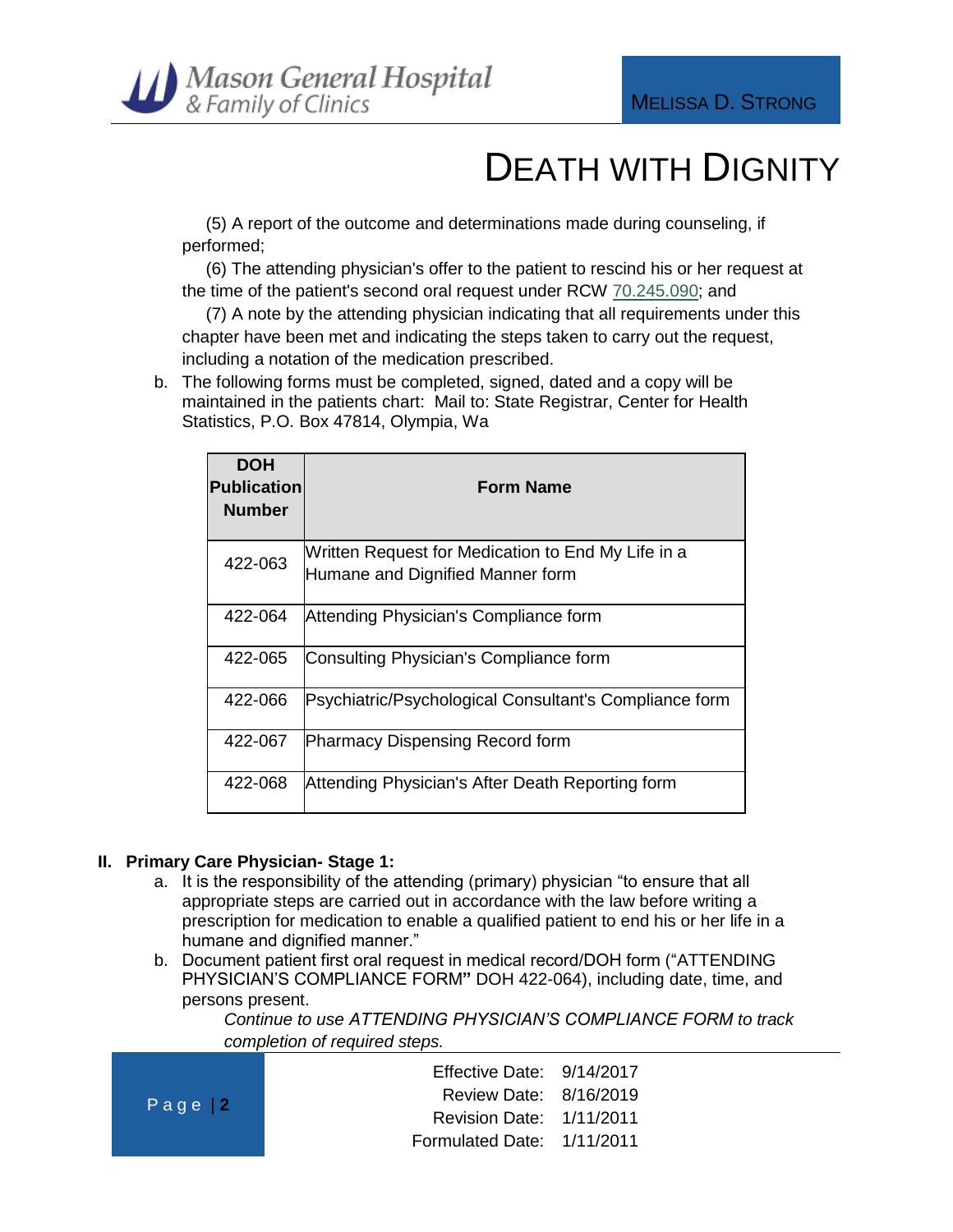

- c. Inform patient that patient may rescind request or end process to obtain a prescription any time and for any reason patient wishes
- d. Recommend patient notify next of kin of request.
- e. Discuss with patient the patient's diagnosis and his or her prognosis. Discuss feasible alternatives with patient and provides information on hospice, comfort care, and pain control.
- f. Discuss with patient the risks associated with taking the medication to be prescribed.
- g. Discuss with patient the probably result of taking the medication to be prescribed.
- h. Determine that patient has an incurable and irreversible disease.
- i. Determine, within reasonable medical judgment, that patient's incurable and irreversible disease will produce death within six months.
- j. Provide patient with the DOH written form for making final written request and explain time frame.
- k. Refer the patient to consulting physician for medical confirmation of diagnosis and determination that patient is competent to make informed decision and acting voluntarily.
- l. Evaluate patient's competency and determines patient is competent to make an informed decision about self-administration of lethal medication
- m. Refer patient to licensed psychiatrist or psychologist for counseling if patient may have depression or psychiatric or psychological disorder causing impaired judgment. *Do not prescribe lethal medication unless and until person performing counseling determines that the patient is not suffering from a psychiatric or psychological disorder or depression causing impaired judgment.*
- n. Determine that patient request is made voluntarily.

#### **III. Consulting Physician Requirements**

- a. Obtain DOH required form "CONSULTING PHYSICIAN'S COMPLIANCE FORM" DOH 422-065/CHS 603.
- b. Examine and evaluate patient clinical record.
- c. Examine and evaluate patient.
- d. Confirm attending physician's diagnosis that patient has an incurable and irreversible disease.
- e. Confirm that, within reasonable medical judgment, patient's incurable and irreversible disease will produce death within six months.
- f. Confirm patient is competent to make an informed decision about self-administered lethal medication.
- g. Refer patient for to licensed psychiatrist or psychologist for counseling if patient may have depression or psychiatric or psychological disorder causing impaired judgment.
- h. Confirm patient is acting voluntarily.
- i. Confirm patient has made an informed decision to request self-administered lethal medication.

| $Page$ 3 | Effective Date: 9/14/2017  |  |
|----------|----------------------------|--|
|          | Review Date: 8/16/2019     |  |
|          | Revision Date: 1/11/2011   |  |
|          | Formulated Date: 1/11/2011 |  |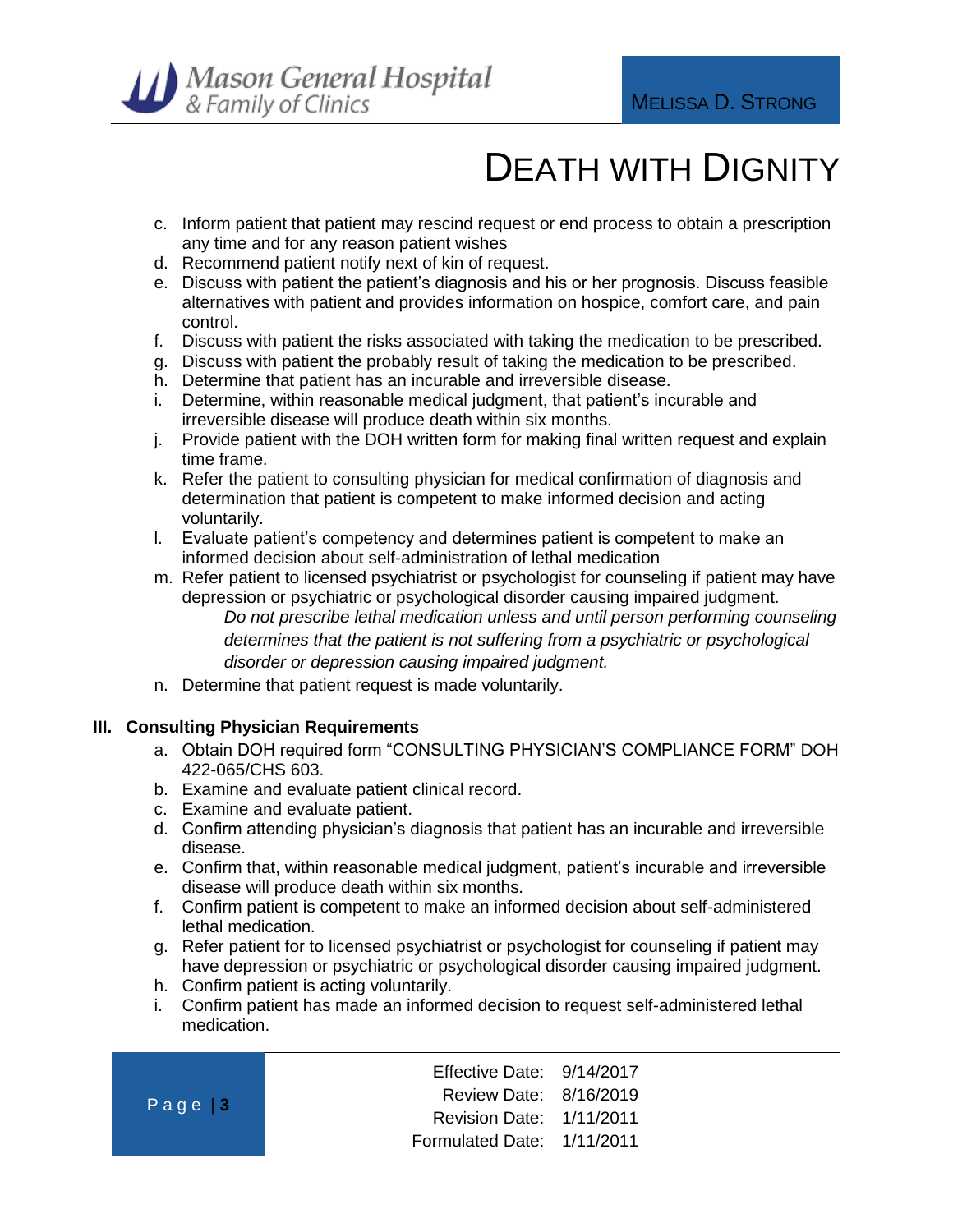

- 1) "Informed decision" means a decision that is based on an appreciation of the relevant facts and after being fully informed by the attending physician of:
	- i. His or her medical diagnosis;
	- ii. His or her prognosis;
	- iii. The potential risks associated with taking the medication to be prescribed;
	- iv. The probable result of taking the medication to be prescribed; and
	- v. The feasible alternatives including, but not limited to, comfort care, hospice care, and pain control.
- j. Complete CONSULTING PHYSICIAN'S COMPLIANCE FORM, retain copy in medical record, and deliver original of form to the primary physician.
- **IV. Counselor** (Is a licensed psychiatrist or psychologist)
	- a. Obtain required DOH form "PSYCHIATRIC/PSYCHOLOGICAL CONSULTANT'S COMPLIANCE FORM" DOH 422-066.
	- b. Evaluate whether or not patient is suffering from a psychiatric or psychological disorder or depression causing impaired judgment.
	- c. Evaluate patient's competency to make an informed decision.
	- d. Provide, with patient consent, any appropriate treatment to patient to enable patient to make informed decision without impaired judgment.
	- e. Determine that patient is not suffering from a psychiatric or psychological disorder or depression causing impaired judgment.
	- f. Confirm patient has made an informed decision to request self-administered lethal medication.
		- 1) "Informed decision" means a decision that is based on an appreciation of the relevant facts and after being fully informed by the attending physician of:
			- *i. His or her medical diagnosis;*
			- *ii. His or her prognosis;*
			- *iii. The potential risks associated with taking the medication to be prescribed;*
			- *iv. The probable result of taking the medication to be prescribed; and*
			- *v. The feasible alternatives including, but not limited to, comfort care, hospice care, and pain control.*
	- g. Document evaluation on PSYCHIATRIC/PSYCHOLOGICAL CONSULTANT'S COMPLIANCE FORM and sign determination; retain copy for medical record; provide original to primary physician.

#### **V. Primary Physician- Stage Two**

- a. *Document (in medical record) presence of all persons (family, tx team, etc).*
- b. Receive patient's second oral request.
- c. Confirm 15 days or more have passed since patient's first oral request.
- d. Review consultant and counselor report(s).
- e. Proceed only if consultant, and any counselor, confirm in report(s) that
	- i. Patient has an incurable and irreversible disease.

| $Page$ <sup>1</sup> | Effective Date: 9/14/2017  |  |
|---------------------|----------------------------|--|
|                     | Review Date: 8/16/2019     |  |
|                     | Revision Date: 1/11/2011   |  |
|                     | Formulated Date: 1/11/2011 |  |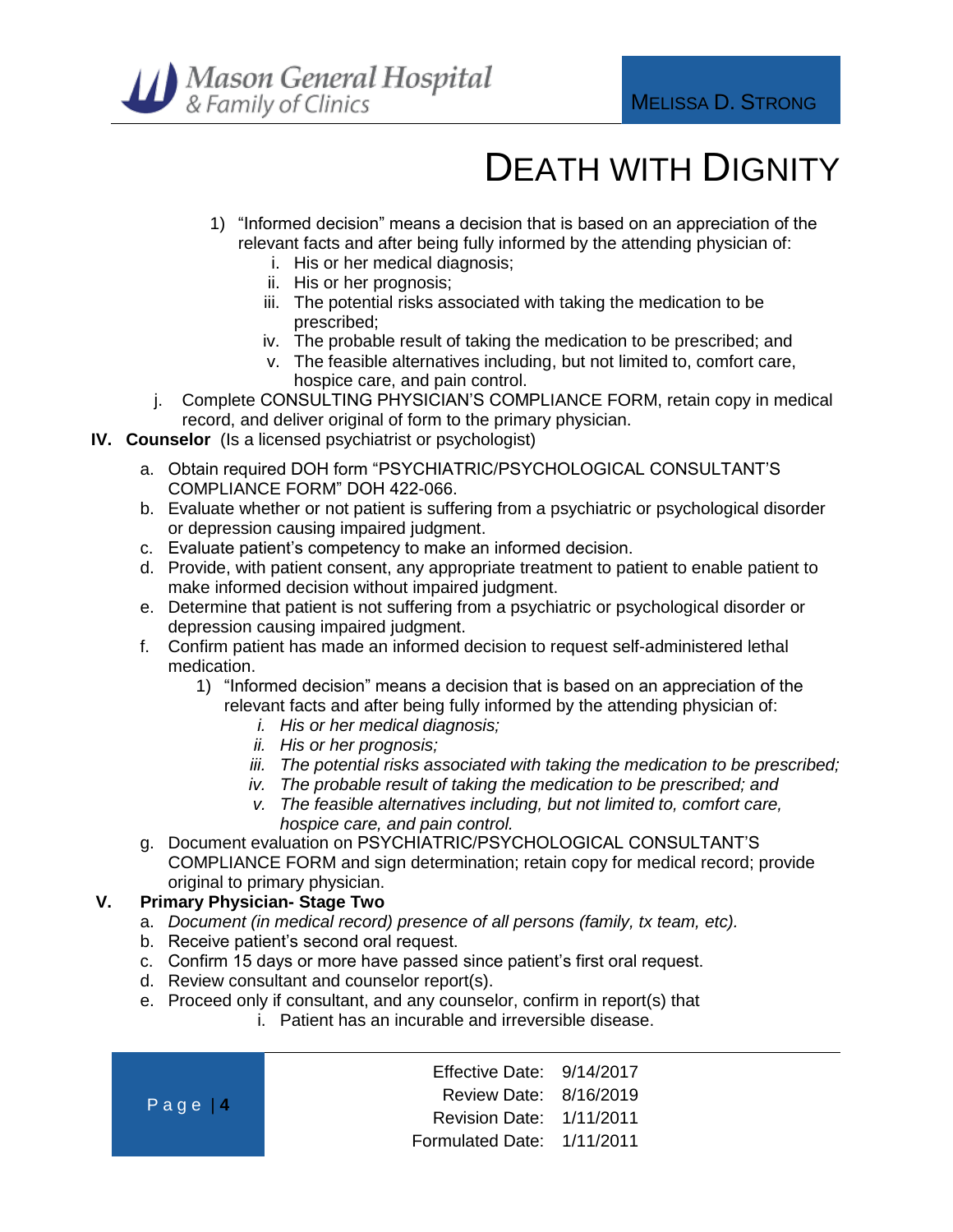

- ii. Patient's incurable and irreversible disease will produce death within six months.
- iii. Patient is competent to make informed decision
- iv. Patient is making an informed decision
- v. Patient is acting voluntarily
- vi. Patient does not have depression or psychiatric or psychological disorder causing impaired judgment. (if has been referred to counselor)
- f. Receive patient's written request on DOH form "REQUEST FOR MEDICATION TO END MY LIFE IN A HUMANE AND DIGNIFIED MANNER" DOH 422-063 (or in a written form that is substantially the same form as described in Act).
	- i. Confirm DOH form is complete, or that other written request substantially complies with the Act
	- ii. Confirm form is signed by patient and witnesses at least 48 hours before physician writes prescription.
- g. Attach original patient written request form to ATTENDING PHYSICIAN'S COMPLIANCE FORM. Retain copy in medical record.
- h. Confirm patient is Washington resident *(Make copy of factor(s) used to determine*  residency and retain in medical record<sup>1</sup>) Factors demonstrating Washington state residency include but are not limited to:
	- i. Possession of a Washington state driver's license;
	- ii. Registration to vote in Washington state; or
	- iii. Evidence that the person owns or leases property in Washington state.
- i. Confirm patient is at least 18 years of age.
- j. Inform the patient of importance of having another person present when patient takes the medication.
- k. Inform the patient of importance of not taking the medication in a public place.
- l. Specifically offer patient opportunity to rescind request. Specifically document offer and response.
- m. Verify that patient is still competent to make an informed decision.
- n. Verify that patient is acting voluntarily.
- o. Immediately prior to writing prescription ensure that patient is fully informed/is making an informed decision
	- i. "Informed decision" means a decision that is based on an appreciation of the relevant facts and after being fully informed by the attending physician
		- of:
			- 1. His or her medical diagnosis;
			- 2. His or her prognosis;
			- 3. The potential risks associated with taking the medication to be prescribed
			- 4. The probable result of taking the medication to be prescribed; and
			- 5. The feasible alternatives including, but not limited to, comfort care, hospice care, and pain control.

|          | Effective Date: 9/14/2017  |  |
|----------|----------------------------|--|
| $Page$ 5 | Review Date: 8/16/2019     |  |
|          | Revision Date: 1/11/2011   |  |
|          | Formulated Date: 1/11/2011 |  |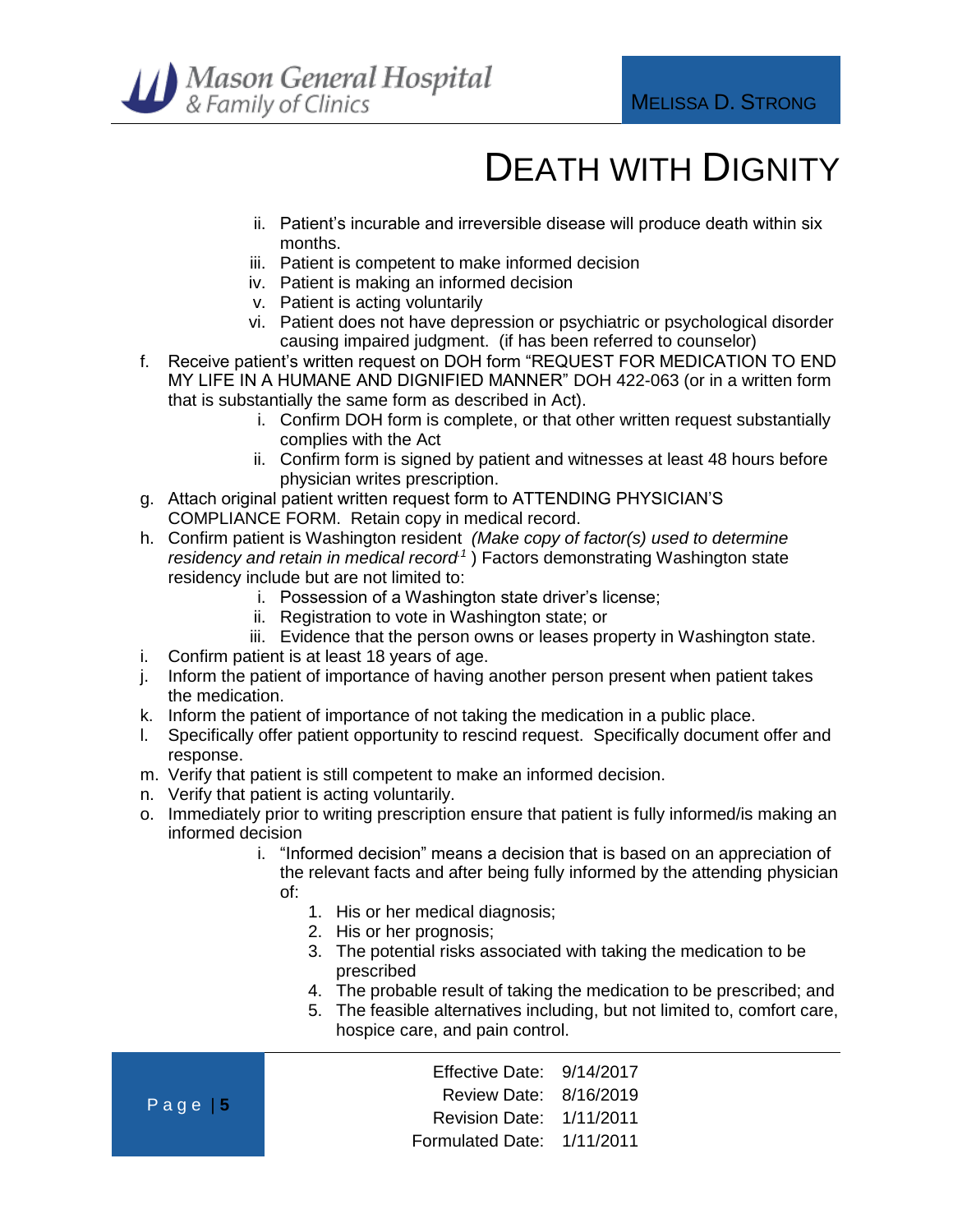

- p. Before writing prescription, determine that all required steps have been carried out and documented on required DOH forms and that copies are in the clinical record.
	- i. It is the responsibility of the attending (primary) physician "to ensure that all appropriate steps are carried out in accordance with the law before writing a prescription for medication to enable a qualified patient to end his or her life in a humane and dignified manner."
- q. Write prescription for self-administered lethal medication.
- r. Instruct patient that any unused medication must be disposed of legally*.*
- s. Dispense medication
	- i. Directly to patient including ancillary medications intended to facilitate the desired effect to minimize the patient's discomfort, if the attending physician is authorized under statute and rule to dispense and has a current drug enforcement administration certificate

OR

- ii. with patient written consent, contact pharmacist and inform pharmacist of prescription AND then deliver prescription in person, by fax, or by mail to pharmacist.
- t. Complete and sign ATTENDING PHYSICIAN'S COMPLIANCE FORM.
- u. The attending physician may sign the patient's death certificate which shall list the underlying terminal disease as the cause of death (and not the ingestion of lethal medication). **<sup>L</sup>**
- v. Within 30 days after patient death, gather and submit required DOH forms:
	- i. ATTENDING PHYSICIAN'S COMPLIANCE FORM
	- ii. Patient's written request (REQUEST FOR MEDICATION TO END MY LIFE IN A HUMANE AND DIGNIFIED MANNER)
	- iii. PSYCHIATRIC/PSYCHOLOGICAL CONSULTANT'S COMPLIANCE FORM
	- iv. CONSULTING PHYSICIAN'S COMPLIANCE FORM
	- v. (if physician dispenses medication directly) PHARMACY DISPENSING RECORD FORM, DOH 422-067. (Note: if physician refers to pharmacy for medication dispensing, the pharmacy will complete and submit this form).
- w. Within 30 days after patient death or within 30 days after patient ingestion of lethal medication obtained pursuant to the Act (whichever comes first) complete and submit required DOH form ATTENDING PHYSICIAN'S AFTER DEATH REPORTING FORM, DOH 422-068.
	- i. This form asks for very specific details about the patient's death and form instructs physician to contact the family or patient's representative if physician does not know the answers to any of the questions.

#### **VI. Pharmacist:**

| Page $6$ | Effective Date: $9/14/2017$ |  |
|----------|-----------------------------|--|
|          | Review Date: 8/16/2019      |  |
|          | Revision Date: 1/11/2011    |  |
|          | Formulated Date: 1/11/2011  |  |